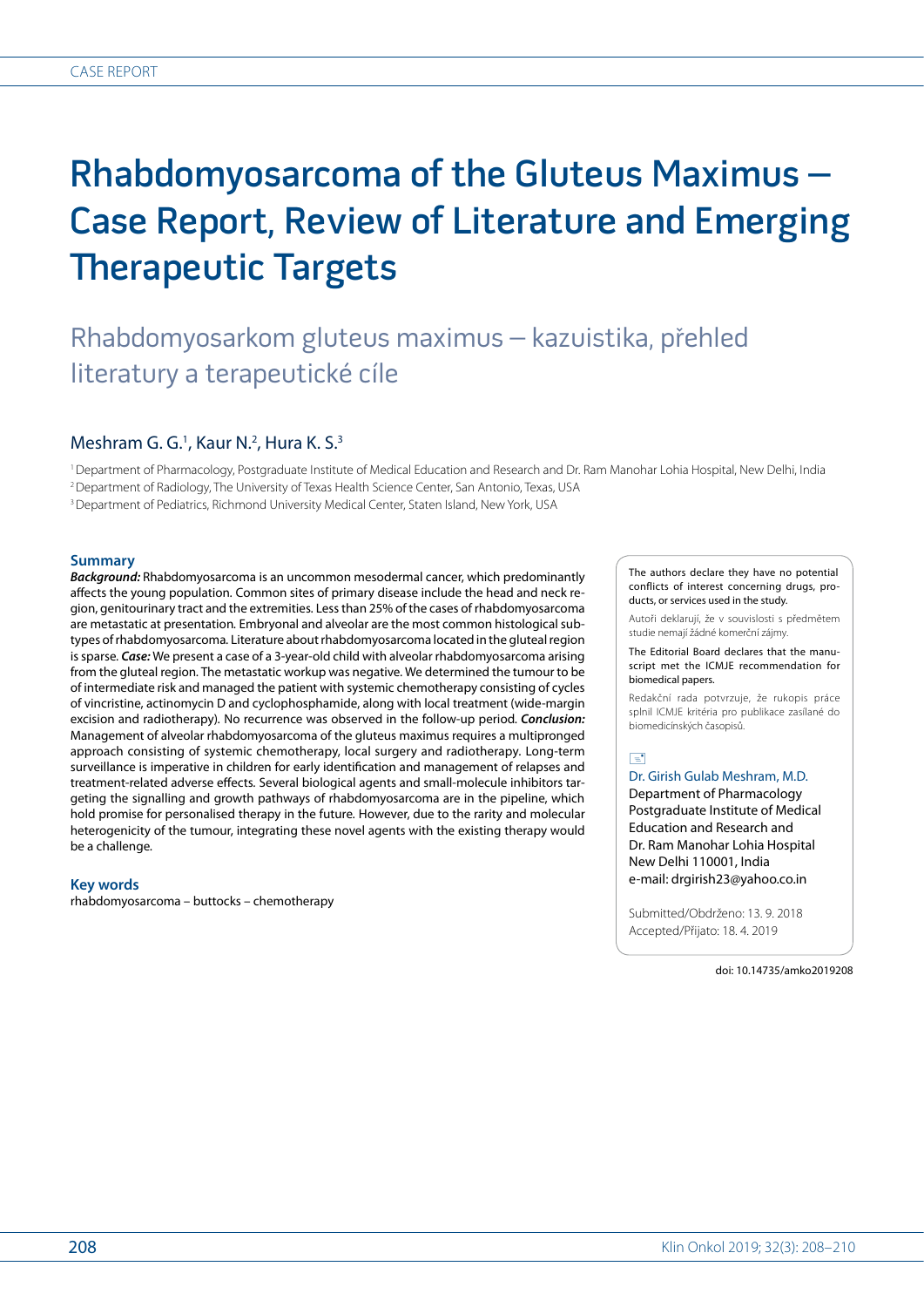#### **Souhrn**

*Východiska:* Rhabdomyosarkom je méně častý mezodermální nádor, který postihuje zejména mladou populaci*.* K častým místům výskytu primárního onemocnění patří oblast hlavy a krku, urogenitální trakt a končetiny*.* Méně než 25 % případů rhabdomyosarkomu je při prvním výskytu metastatických*.* Nejčastějšími histologickými podtypy rhabdomyosarkomu je podtyp embryonální a alveolární*.* Literatura o rhabdomyosarkomu vyskytujícím se v gluteální oblasti je minimální*. Případ:* Popisujeme případ tříletého dítěte s alveolárním rhabdomyosarkomem vzniklým v gluteální oblasti*.* Metastatické vyšetření bylo negativní*.* Nádor jsme určili jako středně rizikový a pacienta jsme léčili systematickou chemoterapií sestávající z cyklů vinkristinu, aktinomycinu D a cyklofosfamidu souběžně s lokální léčbou (excize s širokým okrajem a radioterapie)*.* V období následného sledování nebyla pozorována žádná recidiva*. Závěr:* Léčba alveolárního rhabdomyosarkomu glutei maximi vyžaduje rozsáhlejší přístup, který se skládá ze systémové chemoterapie, lokálního chirurgického zákroku a radioterapie*.* U dětí je naprosto nezbytné dlouhodobé pozorování z důvodu včasné identifikace a léčby relapsů i nežádoucích účinků souvisejících s léčbou*.* Připravuje se několik biologických látek a malomolekulárních inhibitorů cílených na signální a růstové dráhy rhabdomyosarkomu, které jsou příslibem budoucí personalizované léčby*.* Avšak z důvodu vzácnosti a molekulární heterogenity tohoto nádoru bude integrace těchto nových látek se stávající léčbou obtížná*.*

#### **Klíčová slova**

rhabdomyosarkom – hýždě – chemoterapie

#### **Introduction**

Rhabdomyosarcoma is the most common soft-tissue sarcoma afflicting children and adolescents. It is attributed to around 5% of all paediatric cancers [1]. Common affected sites include the head and neck region, genitourinary tract, retroperitonium and, to a lesser extent the extremities [2]. The most common histological variants encountered are the embryonal and alveolar subtypes. Alveolar rhabdomyosarcoma with a size greater than 5 cm has a poor prognosis [3]. In this report we describe a case of alveolar rhabdomyosarcoma affecting the left gluteal region in a 3-year-old child. We



**Fig. 1. Alveolar rhabdomyosarcoma present at the left gluteal region of a 3-year- -old child.**

also briefly discuss the emerging therapeutic agents in the pipeline.

### **Case presentation**

A 3-year-old child presented with a mass in his left gluteal region which had been enlarging gradually for 4 months. History revealed that the swelling was initially painless but had become painful after 2 months for which he had been prescribed painkillers and antibiotics. There was no history of trauma, fever, weight loss or chronic cough. None of the close family members had similar swellings. The general examination was unremarkable. On local examination, a 12cm firm, tender mass was palpable (Fig. 1). No lymphadenopathy was present. Routine blood investigations did not reveal any abnormalities. Magnetic resonance imaging (MRI) showed a heterogeneous hyperintense infiltrative lesion arising from the gluteus maximus. An incisional biopsy was made. The histological examination was suggestive of the alveolar subtype of rhabdomyosarcoma. High resolution computed tomography (HRCT) of the chest, bilateral bone marrow biopsy and bone scan were negative for metastasis. The patient was referred to a higher cancer centre where he received neoadjuvant chemotherapy consisting of vincristine (V), actinomycin D (A) and cyclophosphamide (C), followed by wide-margin excision of the tumour mass. Radiotherapy was provided before the initiation of chemotherapy and on the 9<sup>th</sup> week postchemotherapy. Post-operatively the patient is receiving chemotherapy cycles of VAC. The patient is responding well to chemotherapy without major adverse effects and without relapse/recurrence.

#### **Discussion**

Rhabdomyosarcoma is a relatively rare mesodermal cancer with an estimated annual incidence of 4.3 cases per one million people younger than 20 years of age [1]. Common sites of the primary disease include the head and neck region, genitourinary tract and extremities [2]. Literature about rhabdomyosarcoma located in the gluteal region is sparse. Most cases of rhabdomyosarcoma are sporadic in nature, but there have been associations with familial syndromes such as neurofibromatosis and Li-Fraumeni syndrome [3]. The presence of familial syndromes in our patient was eliminated through detailed history and examination.

As previously mentioned, the two major histological subtypes of rhabdomyosarcoma are embryonal and alveolar. Our patient had been afflicted by the alveolar subtype as histological examination showed the presence of distinct alveolar architecture with aggregates of small round undifferentiated cells separated by dense hyalinized fibrous septa [3,4]. The alveolar subtype accounts for 15–20% of all cases, typically occurs in the second decade of life, has a higher propensity to metastasise and is usually located in the extremities [5].

Around 80% of all cases of the alveolar subtype are caused due to trans